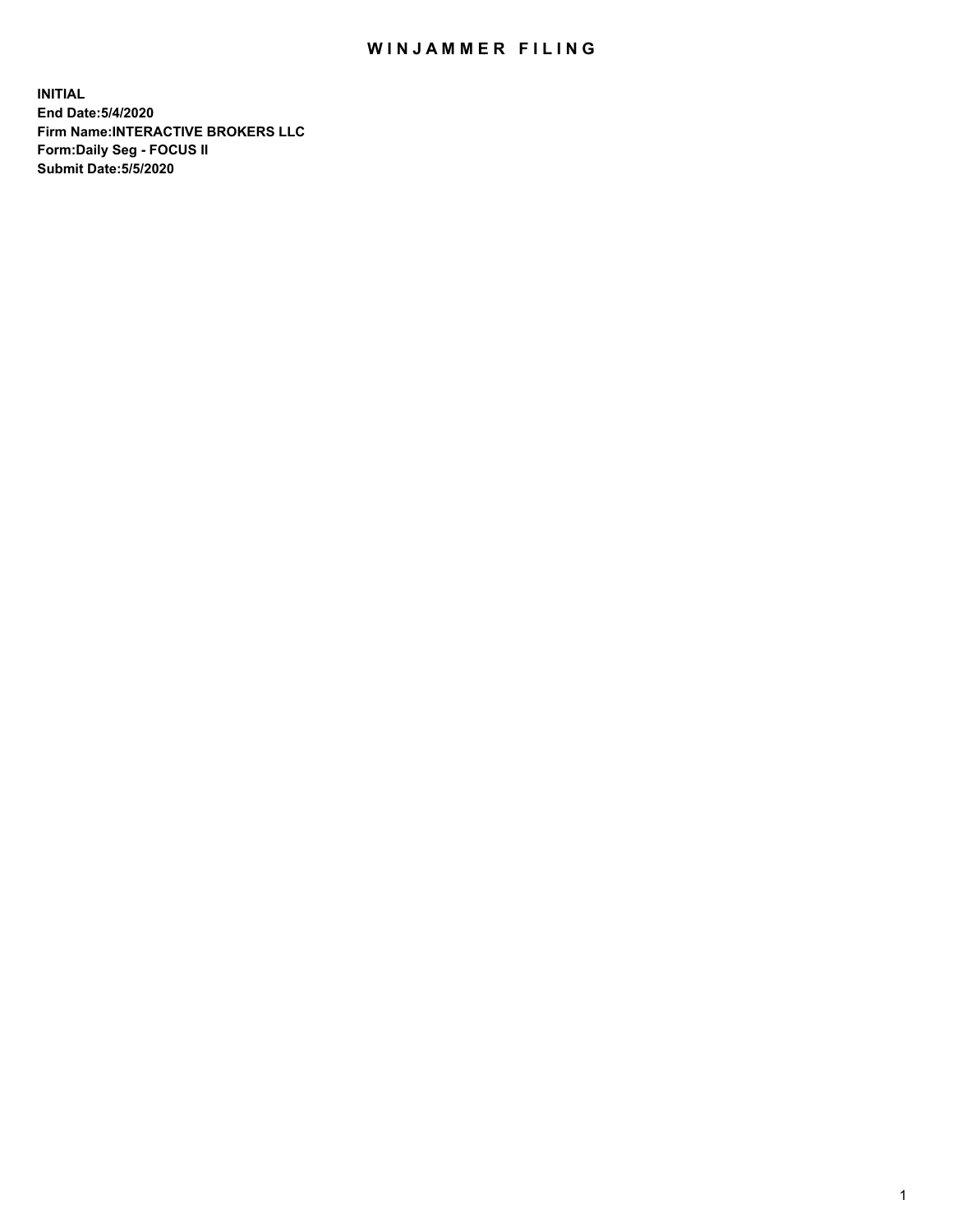**INITIAL End Date:5/4/2020 Firm Name:INTERACTIVE BROKERS LLC Form:Daily Seg - FOCUS II Submit Date:5/5/2020 Daily Segregation - Cover Page**

| Name of Company                                                                                                                                                                                                                                                                                                                | <b>INTERACTIVE BROKERS LLC</b>                                                                 |
|--------------------------------------------------------------------------------------------------------------------------------------------------------------------------------------------------------------------------------------------------------------------------------------------------------------------------------|------------------------------------------------------------------------------------------------|
| <b>Contact Name</b>                                                                                                                                                                                                                                                                                                            | <b>James Menicucci</b>                                                                         |
| <b>Contact Phone Number</b>                                                                                                                                                                                                                                                                                                    | 203-618-8085                                                                                   |
| <b>Contact Email Address</b>                                                                                                                                                                                                                                                                                                   | jmenicucci@interactivebrokers.c<br>om                                                          |
| FCM's Customer Segregated Funds Residual Interest Target (choose one):<br>a. Minimum dollar amount: ; or<br>b. Minimum percentage of customer segregated funds required:% ; or<br>c. Dollar amount range between: and; or<br>d. Percentage range of customer segregated funds required between:% and%.                         | <u>0</u><br>$\overline{\mathbf{0}}$<br>155,000,000 245,000,000<br>0 <sub>0</sub>               |
| FCM's Customer Secured Amount Funds Residual Interest Target (choose one):<br>a. Minimum dollar amount: ; or<br>b. Minimum percentage of customer secured funds required:% ; or<br>c. Dollar amount range between: and; or<br>d. Percentage range of customer secured funds required between:% and%.                           | $\overline{\mathbf{0}}$<br>$\overline{\mathbf{0}}$<br>80,000,000 120,000,000<br>0 <sub>0</sub> |
| FCM's Cleared Swaps Customer Collateral Residual Interest Target (choose one):<br>a. Minimum dollar amount: ; or<br>b. Minimum percentage of cleared swaps customer collateral required:% ; or<br>c. Dollar amount range between: and; or<br>d. Percentage range of cleared swaps customer collateral required between:% and%. | $\overline{\mathbf{0}}$<br><u>0</u><br>$\underline{0}$ $\underline{0}$<br>00                   |

Attach supporting documents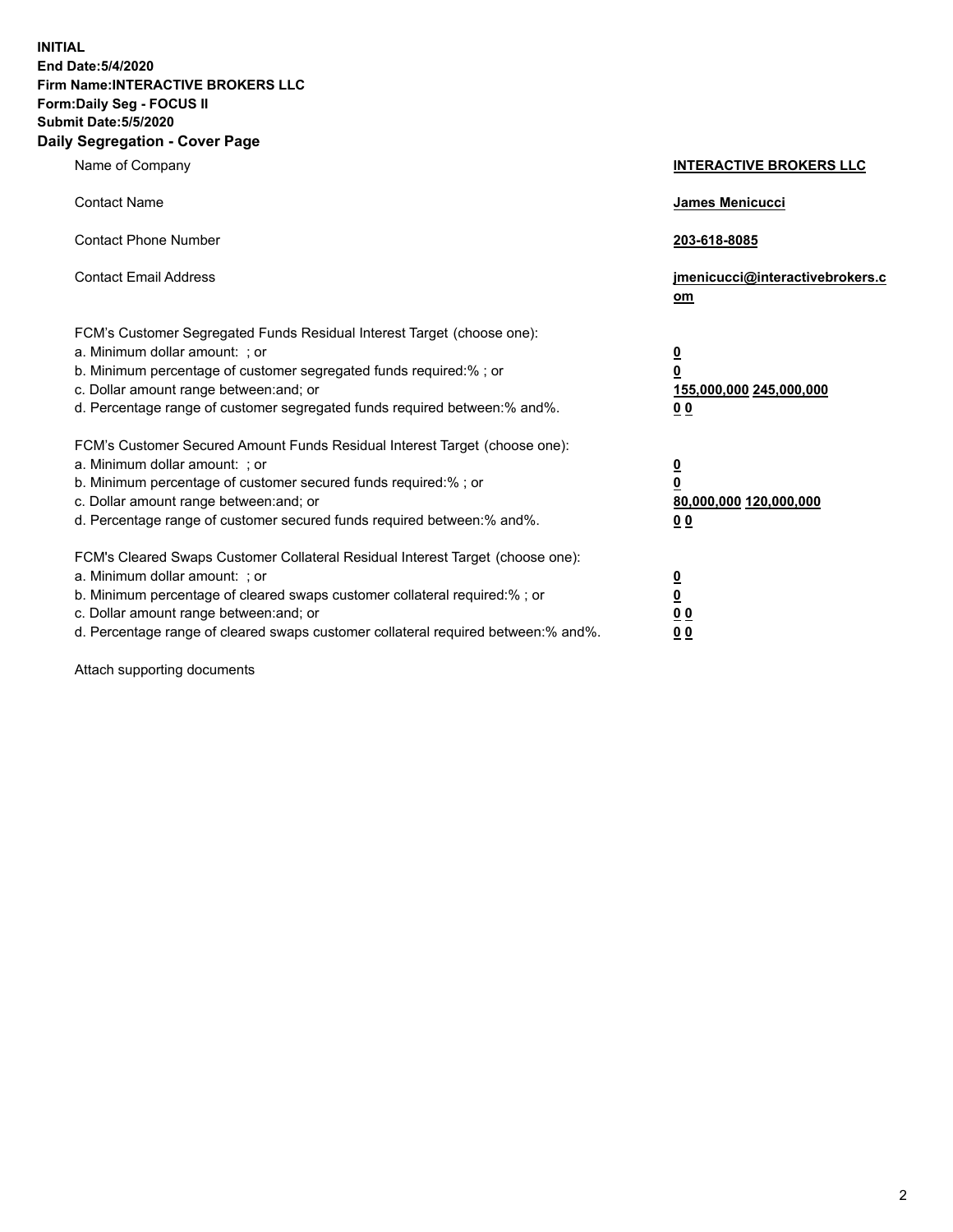## **INITIAL End Date:5/4/2020 Firm Name:INTERACTIVE BROKERS LLC Form:Daily Seg - FOCUS II Submit Date:5/5/2020 Daily Segregation - Secured Amounts**

|     | Dany Ocgregation - Occarea Anioante                                                                        |                                                 |
|-----|------------------------------------------------------------------------------------------------------------|-------------------------------------------------|
|     | Foreign Futures and Foreign Options Secured Amounts                                                        |                                                 |
|     | Amount required to be set aside pursuant to law, rule or regulation of a foreign                           | $0$ [7305]                                      |
|     | government or a rule of a self-regulatory organization authorized thereunder                               |                                                 |
| 1.  | Net ledger balance - Foreign Futures and Foreign Option Trading - All Customers                            |                                                 |
|     | A. Cash                                                                                                    | 584, 311, 728 [7315]                            |
|     | B. Securities (at market)                                                                                  | $0$ [7317]                                      |
| 2.  | Net unrealized profit (loss) in open futures contracts traded on a foreign board of trade                  | 7,765,286 [7325]                                |
| 3.  | Exchange traded options                                                                                    |                                                 |
|     | a. Market value of open option contracts purchased on a foreign board of trade                             | 49,767 [7335]                                   |
|     | b. Market value of open contracts granted (sold) on a foreign board of trade                               | <mark>-200,858</mark> [7337]                    |
| 4.  | Net equity (deficit) (add lines 1. 2. and 3.)                                                              | 591,925,923 [7345]                              |
| 5.  | Account liquidating to a deficit and account with a debit balances - gross amount                          | 4,086 [7351]                                    |
|     | Less: amount offset by customer owned securities                                                           | 0 [7352] 4,086 [7354]                           |
| 6.  | Amount required to be set aside as the secured amount - Net Liquidating Equity                             | 591,930,009 [7355]                              |
|     | Method (add lines 4 and 5)                                                                                 |                                                 |
| 7.  | Greater of amount required to be set aside pursuant to foreign jurisdiction (above) or line                | 591,930,009 [7360]                              |
|     | 6.                                                                                                         |                                                 |
|     | FUNDS DEPOSITED IN SEPARATE REGULATION 30.7 ACCOUNTS                                                       |                                                 |
| 1.  | Cash in banks                                                                                              |                                                 |
|     | A. Banks located in the United States                                                                      | 105,216,896 [7500]                              |
|     | B. Other banks qualified under Regulation 30.7                                                             | 0 [7520] 105,216,896 [7530]                     |
| 2.  | Securities                                                                                                 |                                                 |
|     | A. In safekeeping with banks located in the United States                                                  | 479,817,800 [7540]                              |
|     | B. In safekeeping with other banks qualified under Regulation 30.7                                         | 0 [7560] 479,817,800 [7570]                     |
| 3.  | Equities with registered futures commission merchants                                                      |                                                 |
|     | A. Cash                                                                                                    | $0$ [7580]                                      |
|     | <b>B.</b> Securities                                                                                       | $0$ [7590]                                      |
|     | C. Unrealized gain (loss) on open futures contracts                                                        | $0$ [7600]                                      |
|     | D. Value of long option contracts                                                                          | $0$ [7610]                                      |
|     | E. Value of short option contracts                                                                         | 0 [7615] 0 [7620]                               |
| 4.  | Amounts held by clearing organizations of foreign boards of trade                                          |                                                 |
|     | A. Cash                                                                                                    | $0$ [7640]                                      |
|     | <b>B.</b> Securities                                                                                       | $0$ [7650]                                      |
|     | C. Amount due to (from) clearing organization - daily variation                                            | $0$ [7660]                                      |
|     | D. Value of long option contracts                                                                          | $0$ [7670]                                      |
|     | E. Value of short option contracts                                                                         | 0 [7675] 0 [7680]                               |
| 5.  | Amounts held by members of foreign boards of trade                                                         |                                                 |
|     | A. Cash                                                                                                    | 134,189,845 [7700]                              |
|     | <b>B.</b> Securities                                                                                       | $0$ [7710]                                      |
|     | C. Unrealized gain (loss) on open futures contracts                                                        | 779,385 [7720]                                  |
|     | D. Value of long option contracts                                                                          | 49,767 [7730]                                   |
|     | E. Value of short option contracts                                                                         | <mark>-200,858</mark> [7735] 134,818,139 [7740] |
| 6.  | Amounts with other depositories designated by a foreign board of trade                                     | $0$ [7760]                                      |
| 7.  | Segregated funds on hand                                                                                   | $0$ [7765]                                      |
| 8.  | Total funds in separate section 30.7 accounts                                                              | 719,852,835 [7770]                              |
| 9.  | Excess (deficiency) Set Aside for Secured Amount (subtract line 7 Secured Statement<br>Page 1 from Line 8) | 127,922,826 [7380]                              |
| 10. | Management Target Amount for Excess funds in separate section 30.7 accounts                                | 80,000,000 [7780]                               |
| 11. | Excess (deficiency) funds in separate 30.7 accounts over (under) Management Target                         | 47,922,826 [7785]                               |
|     |                                                                                                            |                                                 |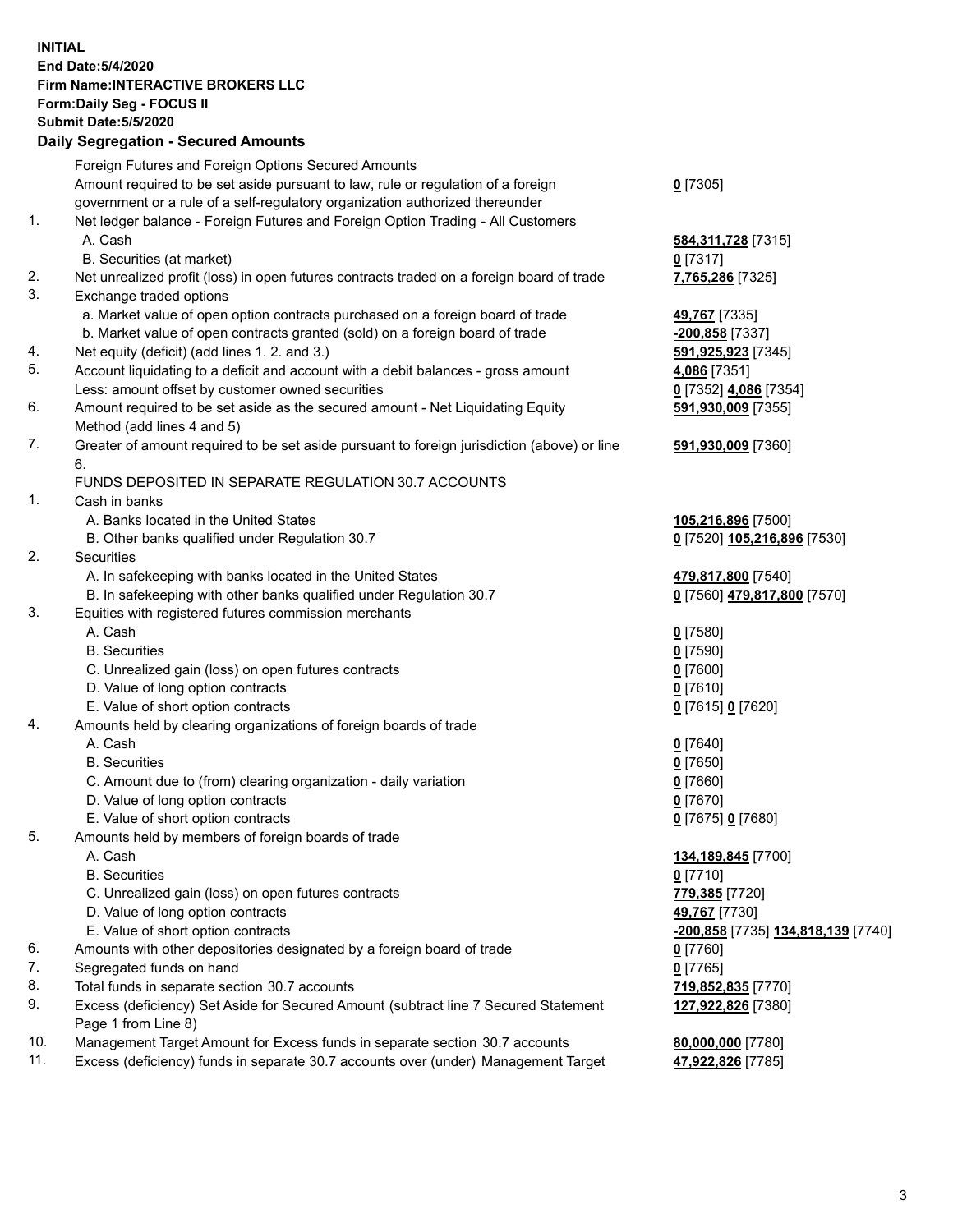| End Date: 5/4/2020<br><b>Firm Name:INTERACTIVE BROKERS LLC</b><br>Form: Daily Seg - FOCUS II<br><b>Submit Date: 5/5/2020</b><br>Daily Segregation - Segregation Statement<br>SEGREGATION REQUIREMENTS(Section 4d(2) of the CEAct)<br>1.<br>Net ledger balance<br>A. Cash<br>6,182,087,894 [7010]<br>B. Securities (at market)<br>$0$ [7020]<br>2.<br>Net unrealized profit (loss) in open futures contracts traded on a contract market<br>-60,207,899 [7030]<br>3.<br>Exchange traded options<br>A. Add market value of open option contracts purchased on a contract market<br>394,207,713 [7032]<br>B. Deduct market value of open option contracts granted (sold) on a contract market<br>-337,309,204 [7033]<br>Net equity (deficit) (add lines 1, 2 and 3)<br>4.<br>6,178,778,504 [7040]<br>5.<br>Accounts liquidating to a deficit and accounts with<br>debit balances - gross amount<br>79,613,749 [7045]<br>Less: amount offset by customer securities<br>0 [7047] 79,613,749 [7050]<br>Amount required to be segregated (add lines 4 and 5)<br>6.<br>6,258,392,253 [7060]<br><b>FUNDS IN SEGREGATED ACCOUNTS</b><br>7.<br>Deposited in segregated funds bank accounts<br>A. Cash<br>2,954,256,015 [7070]<br>B. Securities representing investments of customers' funds (at market)<br>1,679,901,700 [7080]<br>C. Securities held for particular customers or option customers in lieu of cash (at<br>$0$ [7090]<br>market)<br>8.<br>Margins on deposit with derivatives clearing organizations of contract markets<br>A. Cash<br>512,696,829 [7100]<br>B. Securities representing investments of customers' funds (at market)<br>1,314,368,794 [7110]<br>C. Securities held for particular customers or option customers in lieu of cash (at<br>$0$ [7120] |
|----------------------------------------------------------------------------------------------------------------------------------------------------------------------------------------------------------------------------------------------------------------------------------------------------------------------------------------------------------------------------------------------------------------------------------------------------------------------------------------------------------------------------------------------------------------------------------------------------------------------------------------------------------------------------------------------------------------------------------------------------------------------------------------------------------------------------------------------------------------------------------------------------------------------------------------------------------------------------------------------------------------------------------------------------------------------------------------------------------------------------------------------------------------------------------------------------------------------------------------------------------------------------------------------------------------------------------------------------------------------------------------------------------------------------------------------------------------------------------------------------------------------------------------------------------------------------------------------------------------------------------------------------------------------------------------------------------------------------------------------------------------------|
|                                                                                                                                                                                                                                                                                                                                                                                                                                                                                                                                                                                                                                                                                                                                                                                                                                                                                                                                                                                                                                                                                                                                                                                                                                                                                                                                                                                                                                                                                                                                                                                                                                                                                                                                                                      |
|                                                                                                                                                                                                                                                                                                                                                                                                                                                                                                                                                                                                                                                                                                                                                                                                                                                                                                                                                                                                                                                                                                                                                                                                                                                                                                                                                                                                                                                                                                                                                                                                                                                                                                                                                                      |
|                                                                                                                                                                                                                                                                                                                                                                                                                                                                                                                                                                                                                                                                                                                                                                                                                                                                                                                                                                                                                                                                                                                                                                                                                                                                                                                                                                                                                                                                                                                                                                                                                                                                                                                                                                      |
|                                                                                                                                                                                                                                                                                                                                                                                                                                                                                                                                                                                                                                                                                                                                                                                                                                                                                                                                                                                                                                                                                                                                                                                                                                                                                                                                                                                                                                                                                                                                                                                                                                                                                                                                                                      |
|                                                                                                                                                                                                                                                                                                                                                                                                                                                                                                                                                                                                                                                                                                                                                                                                                                                                                                                                                                                                                                                                                                                                                                                                                                                                                                                                                                                                                                                                                                                                                                                                                                                                                                                                                                      |
|                                                                                                                                                                                                                                                                                                                                                                                                                                                                                                                                                                                                                                                                                                                                                                                                                                                                                                                                                                                                                                                                                                                                                                                                                                                                                                                                                                                                                                                                                                                                                                                                                                                                                                                                                                      |
|                                                                                                                                                                                                                                                                                                                                                                                                                                                                                                                                                                                                                                                                                                                                                                                                                                                                                                                                                                                                                                                                                                                                                                                                                                                                                                                                                                                                                                                                                                                                                                                                                                                                                                                                                                      |
|                                                                                                                                                                                                                                                                                                                                                                                                                                                                                                                                                                                                                                                                                                                                                                                                                                                                                                                                                                                                                                                                                                                                                                                                                                                                                                                                                                                                                                                                                                                                                                                                                                                                                                                                                                      |
|                                                                                                                                                                                                                                                                                                                                                                                                                                                                                                                                                                                                                                                                                                                                                                                                                                                                                                                                                                                                                                                                                                                                                                                                                                                                                                                                                                                                                                                                                                                                                                                                                                                                                                                                                                      |
|                                                                                                                                                                                                                                                                                                                                                                                                                                                                                                                                                                                                                                                                                                                                                                                                                                                                                                                                                                                                                                                                                                                                                                                                                                                                                                                                                                                                                                                                                                                                                                                                                                                                                                                                                                      |
|                                                                                                                                                                                                                                                                                                                                                                                                                                                                                                                                                                                                                                                                                                                                                                                                                                                                                                                                                                                                                                                                                                                                                                                                                                                                                                                                                                                                                                                                                                                                                                                                                                                                                                                                                                      |
|                                                                                                                                                                                                                                                                                                                                                                                                                                                                                                                                                                                                                                                                                                                                                                                                                                                                                                                                                                                                                                                                                                                                                                                                                                                                                                                                                                                                                                                                                                                                                                                                                                                                                                                                                                      |
|                                                                                                                                                                                                                                                                                                                                                                                                                                                                                                                                                                                                                                                                                                                                                                                                                                                                                                                                                                                                                                                                                                                                                                                                                                                                                                                                                                                                                                                                                                                                                                                                                                                                                                                                                                      |
|                                                                                                                                                                                                                                                                                                                                                                                                                                                                                                                                                                                                                                                                                                                                                                                                                                                                                                                                                                                                                                                                                                                                                                                                                                                                                                                                                                                                                                                                                                                                                                                                                                                                                                                                                                      |
|                                                                                                                                                                                                                                                                                                                                                                                                                                                                                                                                                                                                                                                                                                                                                                                                                                                                                                                                                                                                                                                                                                                                                                                                                                                                                                                                                                                                                                                                                                                                                                                                                                                                                                                                                                      |
|                                                                                                                                                                                                                                                                                                                                                                                                                                                                                                                                                                                                                                                                                                                                                                                                                                                                                                                                                                                                                                                                                                                                                                                                                                                                                                                                                                                                                                                                                                                                                                                                                                                                                                                                                                      |
|                                                                                                                                                                                                                                                                                                                                                                                                                                                                                                                                                                                                                                                                                                                                                                                                                                                                                                                                                                                                                                                                                                                                                                                                                                                                                                                                                                                                                                                                                                                                                                                                                                                                                                                                                                      |
|                                                                                                                                                                                                                                                                                                                                                                                                                                                                                                                                                                                                                                                                                                                                                                                                                                                                                                                                                                                                                                                                                                                                                                                                                                                                                                                                                                                                                                                                                                                                                                                                                                                                                                                                                                      |
|                                                                                                                                                                                                                                                                                                                                                                                                                                                                                                                                                                                                                                                                                                                                                                                                                                                                                                                                                                                                                                                                                                                                                                                                                                                                                                                                                                                                                                                                                                                                                                                                                                                                                                                                                                      |
|                                                                                                                                                                                                                                                                                                                                                                                                                                                                                                                                                                                                                                                                                                                                                                                                                                                                                                                                                                                                                                                                                                                                                                                                                                                                                                                                                                                                                                                                                                                                                                                                                                                                                                                                                                      |
|                                                                                                                                                                                                                                                                                                                                                                                                                                                                                                                                                                                                                                                                                                                                                                                                                                                                                                                                                                                                                                                                                                                                                                                                                                                                                                                                                                                                                                                                                                                                                                                                                                                                                                                                                                      |
|                                                                                                                                                                                                                                                                                                                                                                                                                                                                                                                                                                                                                                                                                                                                                                                                                                                                                                                                                                                                                                                                                                                                                                                                                                                                                                                                                                                                                                                                                                                                                                                                                                                                                                                                                                      |
|                                                                                                                                                                                                                                                                                                                                                                                                                                                                                                                                                                                                                                                                                                                                                                                                                                                                                                                                                                                                                                                                                                                                                                                                                                                                                                                                                                                                                                                                                                                                                                                                                                                                                                                                                                      |
|                                                                                                                                                                                                                                                                                                                                                                                                                                                                                                                                                                                                                                                                                                                                                                                                                                                                                                                                                                                                                                                                                                                                                                                                                                                                                                                                                                                                                                                                                                                                                                                                                                                                                                                                                                      |
|                                                                                                                                                                                                                                                                                                                                                                                                                                                                                                                                                                                                                                                                                                                                                                                                                                                                                                                                                                                                                                                                                                                                                                                                                                                                                                                                                                                                                                                                                                                                                                                                                                                                                                                                                                      |
|                                                                                                                                                                                                                                                                                                                                                                                                                                                                                                                                                                                                                                                                                                                                                                                                                                                                                                                                                                                                                                                                                                                                                                                                                                                                                                                                                                                                                                                                                                                                                                                                                                                                                                                                                                      |
|                                                                                                                                                                                                                                                                                                                                                                                                                                                                                                                                                                                                                                                                                                                                                                                                                                                                                                                                                                                                                                                                                                                                                                                                                                                                                                                                                                                                                                                                                                                                                                                                                                                                                                                                                                      |
|                                                                                                                                                                                                                                                                                                                                                                                                                                                                                                                                                                                                                                                                                                                                                                                                                                                                                                                                                                                                                                                                                                                                                                                                                                                                                                                                                                                                                                                                                                                                                                                                                                                                                                                                                                      |
| market)                                                                                                                                                                                                                                                                                                                                                                                                                                                                                                                                                                                                                                                                                                                                                                                                                                                                                                                                                                                                                                                                                                                                                                                                                                                                                                                                                                                                                                                                                                                                                                                                                                                                                                                                                              |
| 9.<br>Net settlement from (to) derivatives clearing organizations of contract markets<br>-23,143,930 [7130]                                                                                                                                                                                                                                                                                                                                                                                                                                                                                                                                                                                                                                                                                                                                                                                                                                                                                                                                                                                                                                                                                                                                                                                                                                                                                                                                                                                                                                                                                                                                                                                                                                                          |
| 10.<br>Exchange traded options                                                                                                                                                                                                                                                                                                                                                                                                                                                                                                                                                                                                                                                                                                                                                                                                                                                                                                                                                                                                                                                                                                                                                                                                                                                                                                                                                                                                                                                                                                                                                                                                                                                                                                                                       |
| A. Value of open long option contracts<br>393,708,604 [7132]                                                                                                                                                                                                                                                                                                                                                                                                                                                                                                                                                                                                                                                                                                                                                                                                                                                                                                                                                                                                                                                                                                                                                                                                                                                                                                                                                                                                                                                                                                                                                                                                                                                                                                         |
| B. Value of open short option contracts<br>-336,940,573 [7133]                                                                                                                                                                                                                                                                                                                                                                                                                                                                                                                                                                                                                                                                                                                                                                                                                                                                                                                                                                                                                                                                                                                                                                                                                                                                                                                                                                                                                                                                                                                                                                                                                                                                                                       |
| 11.<br>Net equities with other FCMs                                                                                                                                                                                                                                                                                                                                                                                                                                                                                                                                                                                                                                                                                                                                                                                                                                                                                                                                                                                                                                                                                                                                                                                                                                                                                                                                                                                                                                                                                                                                                                                                                                                                                                                                  |
| A. Net liquidating equity<br>$0$ [7140]                                                                                                                                                                                                                                                                                                                                                                                                                                                                                                                                                                                                                                                                                                                                                                                                                                                                                                                                                                                                                                                                                                                                                                                                                                                                                                                                                                                                                                                                                                                                                                                                                                                                                                                              |
| B. Securities representing investments of customers' funds (at market)<br>0 [7160]<br>C. Securities held for particular customers or option customers in lieu of cash (at                                                                                                                                                                                                                                                                                                                                                                                                                                                                                                                                                                                                                                                                                                                                                                                                                                                                                                                                                                                                                                                                                                                                                                                                                                                                                                                                                                                                                                                                                                                                                                                            |
| $0$ [7170]<br>market)                                                                                                                                                                                                                                                                                                                                                                                                                                                                                                                                                                                                                                                                                                                                                                                                                                                                                                                                                                                                                                                                                                                                                                                                                                                                                                                                                                                                                                                                                                                                                                                                                                                                                                                                                |
| 12.<br>Segregated funds on hand<br>$0$ [7150]                                                                                                                                                                                                                                                                                                                                                                                                                                                                                                                                                                                                                                                                                                                                                                                                                                                                                                                                                                                                                                                                                                                                                                                                                                                                                                                                                                                                                                                                                                                                                                                                                                                                                                                        |
| 13.<br>Total amount in segregation (add lines 7 through 12)<br>6,494,847,439 [7180]                                                                                                                                                                                                                                                                                                                                                                                                                                                                                                                                                                                                                                                                                                                                                                                                                                                                                                                                                                                                                                                                                                                                                                                                                                                                                                                                                                                                                                                                                                                                                                                                                                                                                  |
| 14.<br>Excess (deficiency) funds in segregation (subtract line 6 from line 13)<br>236,455,186 [7190]                                                                                                                                                                                                                                                                                                                                                                                                                                                                                                                                                                                                                                                                                                                                                                                                                                                                                                                                                                                                                                                                                                                                                                                                                                                                                                                                                                                                                                                                                                                                                                                                                                                                 |
| 15.<br>Management Target Amount for Excess funds in segregation<br>155,000,000 [7194]                                                                                                                                                                                                                                                                                                                                                                                                                                                                                                                                                                                                                                                                                                                                                                                                                                                                                                                                                                                                                                                                                                                                                                                                                                                                                                                                                                                                                                                                                                                                                                                                                                                                                |
| 16.<br>Excess (deficiency) funds in segregation over (under) Management Target Amount<br>81,455,186 [7198]                                                                                                                                                                                                                                                                                                                                                                                                                                                                                                                                                                                                                                                                                                                                                                                                                                                                                                                                                                                                                                                                                                                                                                                                                                                                                                                                                                                                                                                                                                                                                                                                                                                           |

Excess